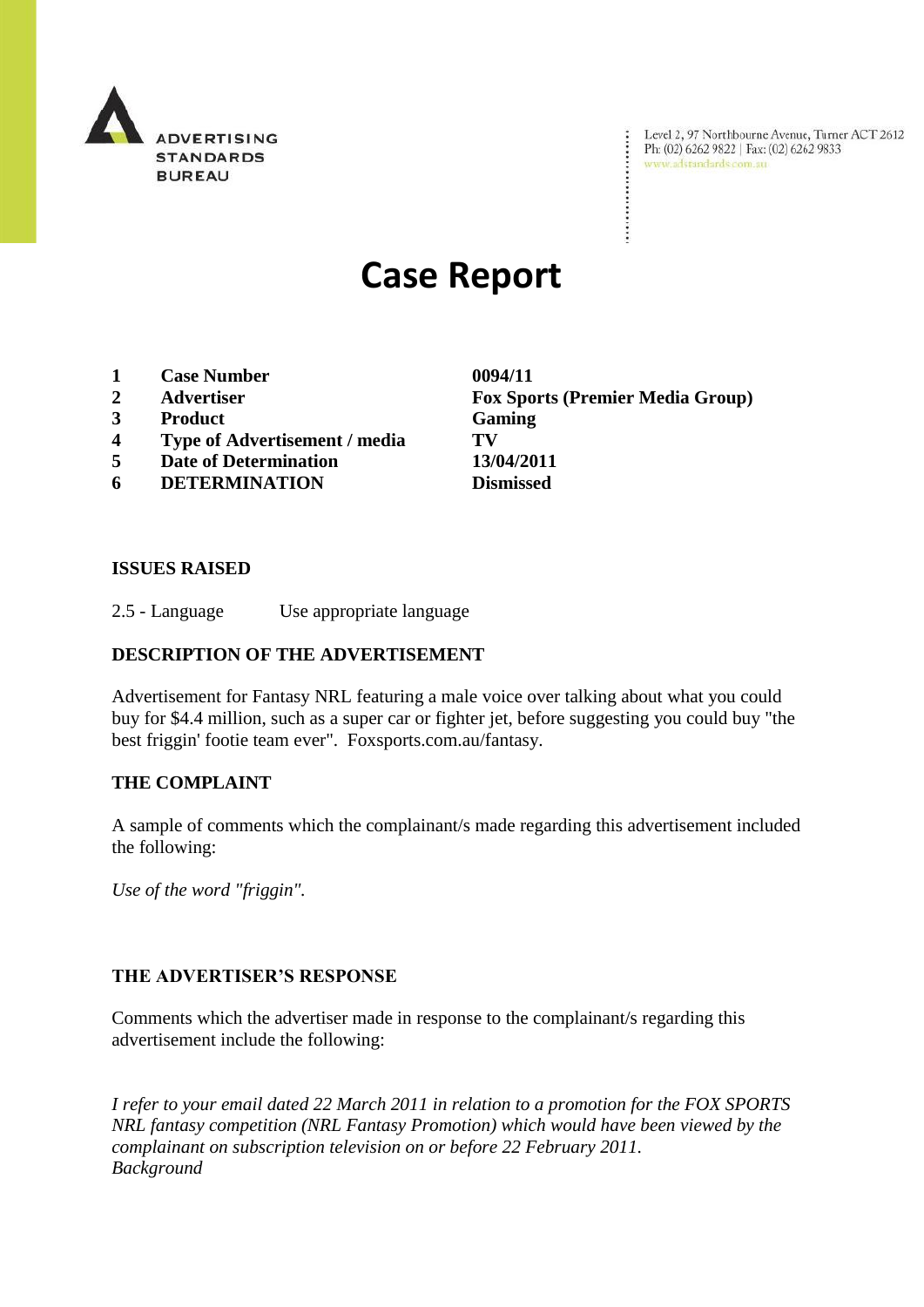*NRL fantasy is a competition available on the FOX SPORTS website (www.foxsports.com.au) that allows NRL fans to be the manager of their own NRL 'fantasy' team by selecting players from the NRL competition within a budget of \$4.4 million. Depending on how well the NRL players perform in the actual competition determines how many points the manager's fantasy team scores each round. The promoter of the competition is Premier Media Group Pty Ltd (PMG) who owns and operates the FOX SPORTS subscription television channels and FOX SPORTS website.* 

*To promote the NRL fantasy game, PMG produced the NRL Fantasy Promotion. The premise of the NRL Fantasy Promotion was to get users excited to play the NRL fantasy game by comparing what could be purchased with \$4.4 million. Previous fantasy games (including NRL fantasy) provided by PMG allowed users a budget of 100 'units'. This is the first time that the NRL fantasy game has included dollar amounts, making the game more realistic. We have previously provided the Advertising Standards Bureau (ASB) a digital copy of the promotion and are able to provide an additional copy if required. The NRL Fantasy Promotion does not have a CAD number as it has not been broadcast on free to air television. As the promotion was internally produced to promote a PMG competition and was scheduled by PMG for broadcast on subscription television, neither an advertising agency nor a media buyer were used.* 

*AANA Code of Ethics – Section 2.*

*In your email you request that we address Section 2 of the AANA Advertiser Code of Ethics (Code).* 

*Section 2.5: The complainant claims that the use of the word 'friggin' in the NRL Fantasy Promotion is in contravention of section 2.5 of the Code. The complaint does not provide any additional information. The Macquarie Dictionary (www.macquariedictionary.com.au) defines the word 'frigging' as a colloquial word that is used as an intensifier or to mean very, extremely. The use of the word 'friggin' in the NRL Fantasy Promotion is as an exclamation to emphasise that fantasy managers had a high realistic budget of \$4.4 million allowing them to create a fantastic fantasy team. The word was not used in an offensive or aggressive manner and is appropriate in the circumstances. Further, the language is not strong or obscene.* 

*No other aspects of section 2 are relevant regarding the NRL Fantasy Promotion. Other matters*

*In reviewing the complaint, it seems that this is the only complaint received by the ASB in relation to the NRL Fantasy Promotion. The NRL Fantasy Promotion has been broadcast on subscription television since 12 February 2011 and is still being broadcast and as far as I am aware, we have not received any other complaints in relation to the NRL Fantasy Promotion. In reviewing previous case reports on the ASB website, I note complaint 303/09. From reading the case report, the use of the word 'friggin' was similar to the use in the NRL Fantasy Promotion, that is, the use of the word was not offensive or aggressive and was consistent with its colloquial usage. We note that complaint 303/09 was dismissed by the ASB. As the provider of subscription television channels to over 7.2 million viewers nationally and Australia's most popular general sports website, PMG appreciates all feedback, whether it be positive or negative. This allows us to constantly adapt and improve our service and associated promotions. This complaint has been forwarded to the appropriate people within PMG for their information. At this stage we do not propose removing the NRL Fantasy Promotion from our broadcast schedule.*